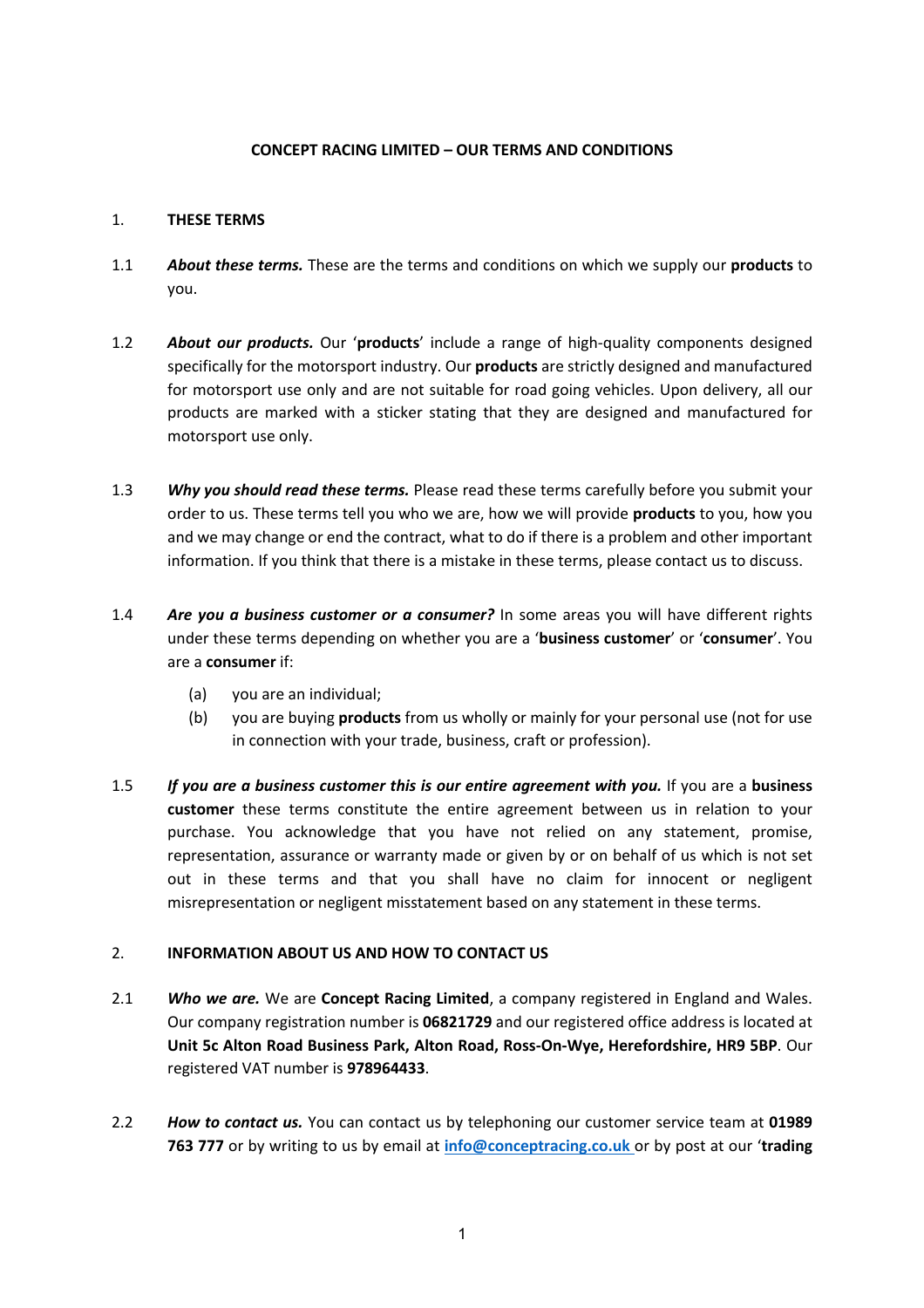**premises**' located at **Unit 5c Alton Road Business Park, Alton Road, Ross-On-Wye, Herefordshire, HR9 5BP**.

- 2.3 *How we may contact you.* If we have to contact you we will do so by telephone or by writing to you at the email address or postal address you provided to us in your order. If you have a preference as to how you are contacted, please let us know.
- 2.4 *Writing includes emails.* When we use the words '**writing**' or '**written**' in these terms, this includes emails.

## 3. **OUR CONTRACT WITH YOU**

- 3.1 *How we will accept your order.* Our acceptance of your order will take place when we email you to accept it, at which point a contract will come into existence between you and us incorporating these terms.
- 3.2 *If we cannot accept your order.* If we are unable to accept your order, we will inform you of this in writing and will not charge you for the **product**. This might be because the **product** is out of stock, because of unexpected limits on our resources which we could not reasonably plan for, because we have identified an error in the price or description of the **product** or because we are unable to meet a delivery deadline you have specified.
- 3.3 *We accept worldwide orders***.** We are based in the United Kingdom, but our website is for the promotion of our **products** worldwide.

## 4. **OUR PRODUCTS**

- 4.1 *About our products.* Typically, our **products** fall into one of two categories:
	- (a) our standard 'off the shelf' products ('**standard products**'); and
	- (b) our bespoke products made to order to **specifications** you may provide to us ('**bespoke products**').

In some areas these terms will create different rights and obligations depending on whether you are purchasing **standard products** or **bespoke products**.

- 4.2 *Products may vary slightly from their pictures.* The images of the **products** on our website are for illustrative purposes only. Although we have made every effort to display the **products** accurately, we cannot guarantee that a device's display accurately reflects the **products**. Your **product** may vary slightly from those images.
- 4.3 *Product packaging may vary.* The packaging of the **product** may vary from that shown in images on our website.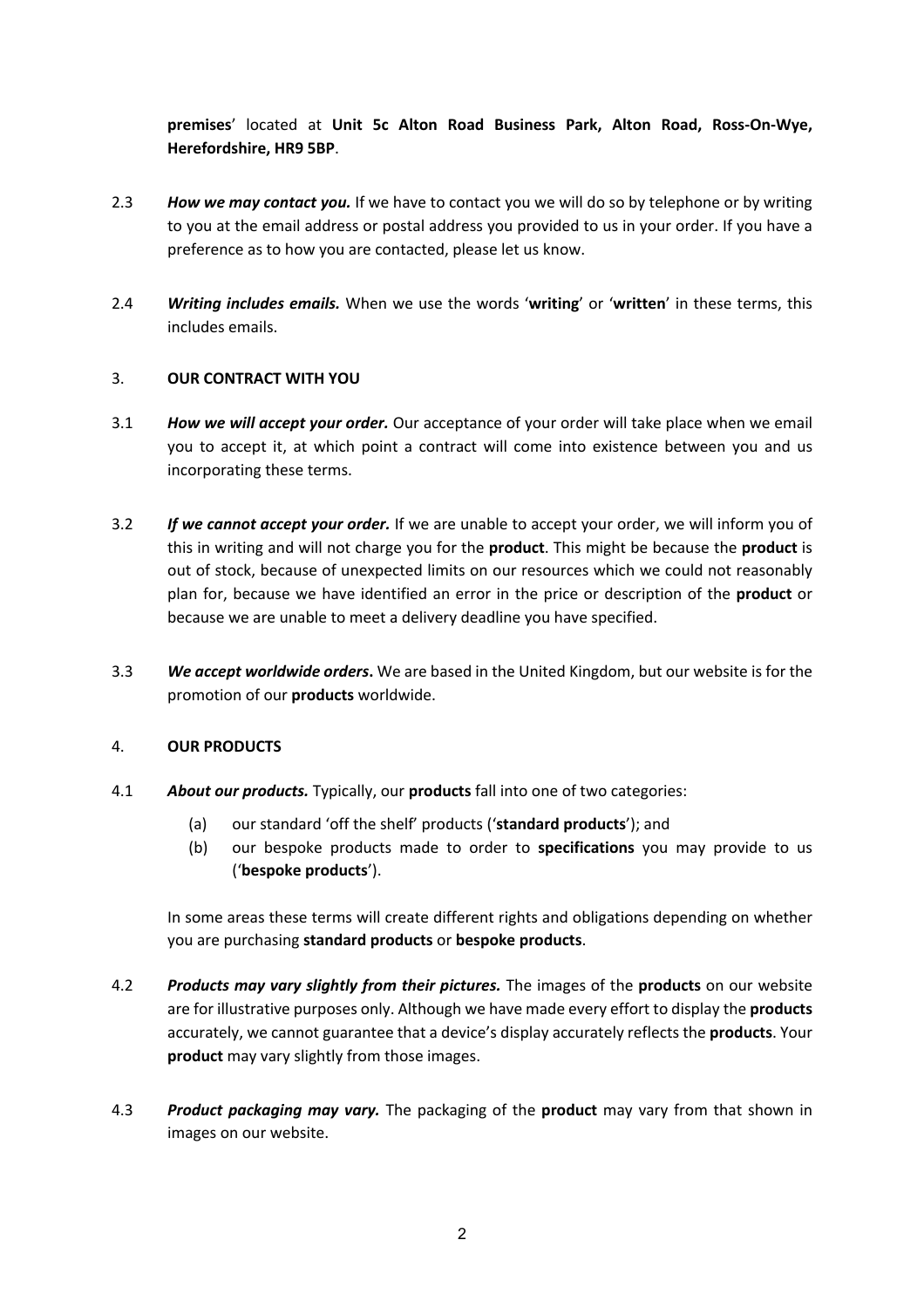4.4 *Making sure your specifications are accurate.* If we are making a **bespoke product** to your '**specifications**' (for example, measurements, plans, drawings, templates or pattern parts that you have provided to us) you are responsible for ensuring that the **specifications** provided are accurate and correct.

# 5. **YOUR RIGHTS TO MAKE CHANGES**

*If you wish to make a change to the product you have ordered.* Please contact us as soon as possible if you wish to make a change to the **product** you have ordered. We will let you know if the change is possible. If it is possible we will let you know about any changes to the price of the **product**, the timing of supply or anything else which would be necessary as a result of your requested change and ask you to confirm whether you wish to go ahead with the change.

## 6. **OUR RIGHTS TO MAKE CHANGES**

- 6.1 *Minor changes to the products.* From time to time we may change the **product**:
	- (a) to reflect changes in relevant laws and/or regulatory requirements as such changes become applicable; and
	- (b) to implement minor technical adjustments and improvements (these changes will not affect your use of the **product**).

# 7. **PROVIDING THE PRODUCTS**

- 7.1 *Delivery methods.* The method of delivery and the costs of delivery will vary depending on whether you are based in the United Kingdom or elsewhere in the world.
- 7.2 *Delivery if you are based in the UK.* If you are based in the UK, delivery will be effected either by post, third party courier service or you can collect the **product** in person from our **trading premises**. The costs of delivery for **standard products** will be as displayed to you on our website. The estimated costs of delivery for **bespoke products** will be notified to you when you place your order and confirmed to you when we dispatch the **bespoke products** for delivery.
- 7.3 *Delivery if you are based elsewhere in the world.* If you are based elsewhere in the world, delivery will be effected either by post or third party courier service. The estimated costs of delivery will be notified to you when you place your order (based on your location in the world) and confirmed to you when we dispatch the **products** for delivery. You will be solely responsible for the payment of all taxes, tariffs, charges, levies, assessments and other fees of any kind imposed by governmental or other authority in respect of the purchase, export and import of the **products**. You will also be solely responsible for the payment of all charges and other fees of any kind imposed by your bank or other money transfer service which arise in respect of your purchase of the **products**.
- 7.4 *When we will provide the products.* During the order process we will let you know when we will provide the **products** to you.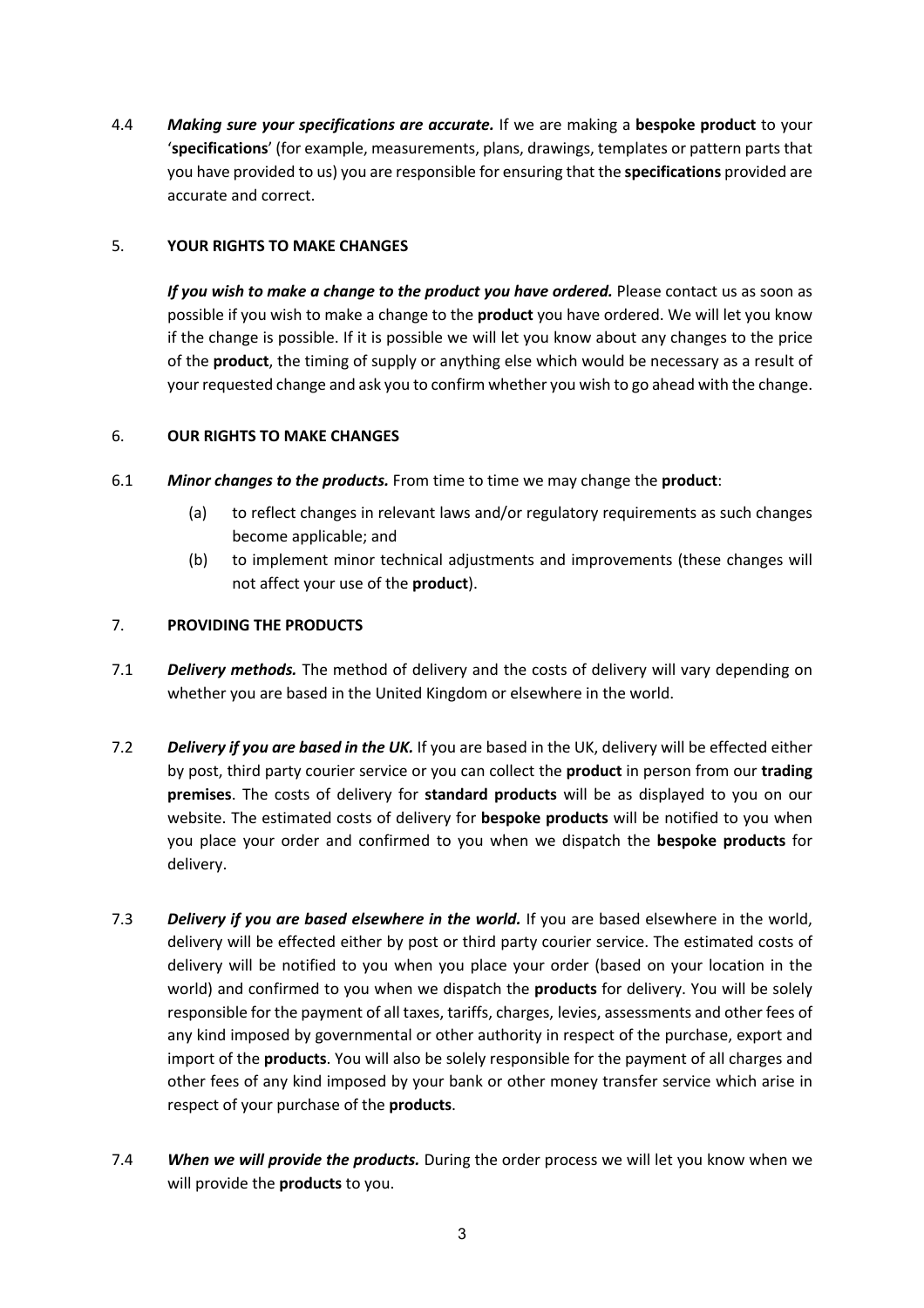- 7.5 *If the products are standard products.* If the **products** are **standard products** we will deliver them to you as soon as reasonably possible and in any event within 10 to 14 business days after the day on which we accept your order.
- 7.6 *If the products are bespoke products.* If the **products** are **bespoke products** made to your **specifications**, we will deliver them to you as soon as reasonably possible.
- 7.7 *We are not responsible for delays outside our control.* If our supply of the **products**is delayed by an event outside our control then we will contact you as soon as possible to let you know and we will take steps to minimise the effect of the delay. Provided we do this we will not be liable for delays caused by the event, but if there is a risk of substantial delay you may contact us to end the contract and receive a refund for any **products** you have paid for but not received.
- 7.8 *Collection by you.* If you would like to collect the **products** from our **trading premises**, please contact us beforehand to arrange a suitable day and time.
- 7.9 *If you are not at home when the product is delivered.* If no one is available at your address to take delivery, the postal service or the third party courier (as applicable) should leave you a note informing you of how to rearrange delivery or collect the **products**from a delivery depot.
- 7.10 *If you do not re-arrange delivery.* If you do not collect the **products** from applicable delivery depot or if, after a failed delivery to you, you do not re-arrange delivery or collect them from the applicable delivery depot, the **products** may be returned to us. We will contact you for further instructions and may charge you for storage costs and any further delivery costs. If, despite our reasonable efforts, we are unable to contact you or re-arrange delivery or collection we may end the contract and clause 10.2 will apply.
- 7.11 *When you become responsible for the products.* A **product** will be your responsibility from the time it is delivered to the address you gave us or you collect it from our **trading premises** or a carrier organised by you collects it from us.
- 7.12 *When you own the products.* You own a **product** once we have received payment in full.
- 7.13 *What will happen if you do not give required information to us***.** We may need certain information from you so that we can supply the **products**to you. For example, we may require you to provide us with your **specifications**for your **bespoke product** prior to us manufacturing the **bespoke product**. If so, this will have been explained to you when you placed your order or we will contact you either in writing or by telephone to ask for this information. If you do not give us this information within a reasonable time of us asking for it, or if you give us incomplete or incorrect information, we may either end the contract (and clause 10.2 will apply) or make an additional charge of a reasonable sum to compensate us for any extra work that is required as a result. We will not be responsible for supplying the **products** late or not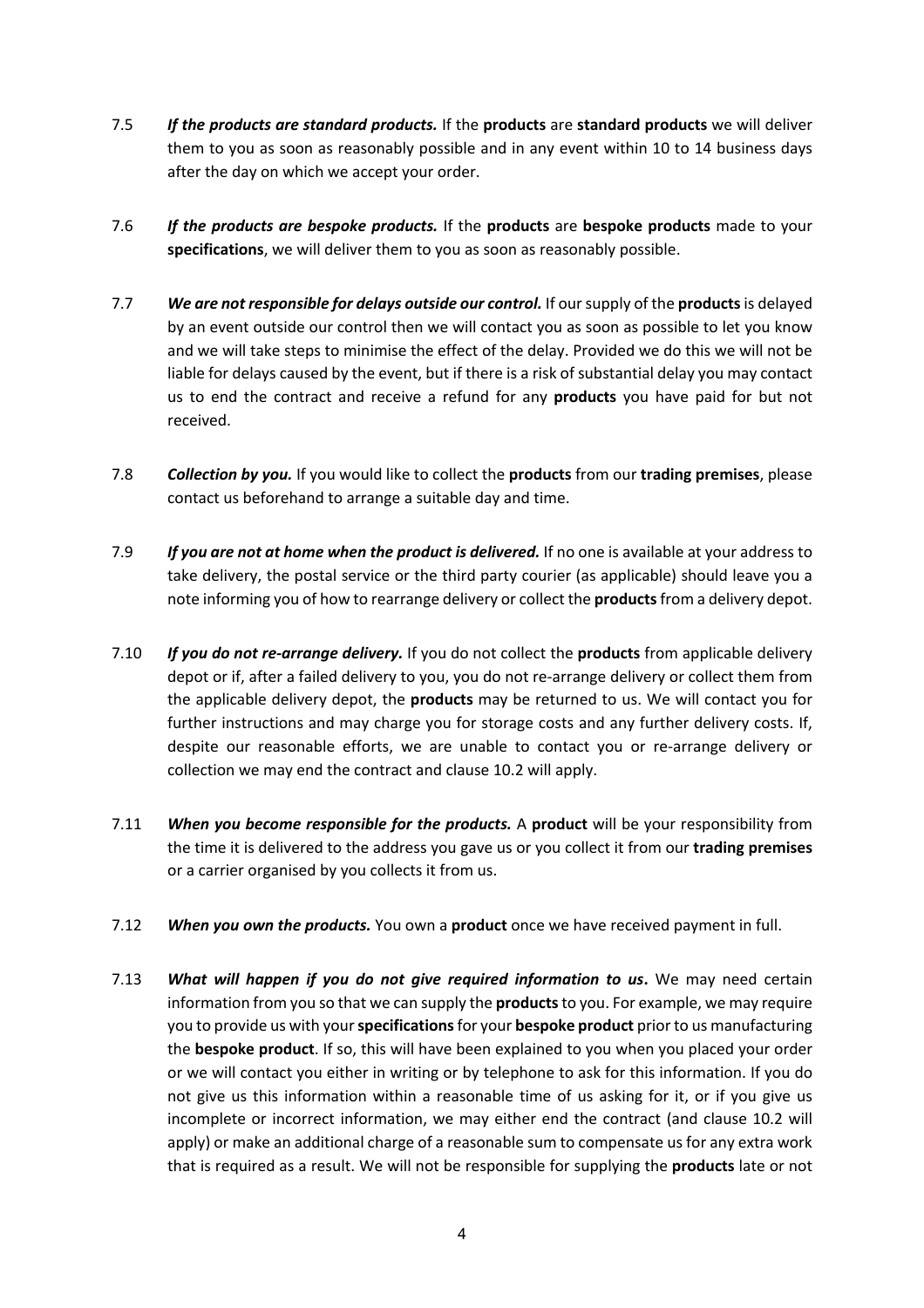supplying any part of them if this is caused by you not giving us the information we need within a reasonable time of us asking for it.

# 7.14 *Reasons we may suspend the supply of products to you.* We may have to suspend the supply of a **product** to:

- (a) deal with technical problems or make minor technical changes;
- (b) update the **product** to reflect changes in relevant laws and regulatory requirements;
- (c) make changes to the **product** as requested by you or notified by us to you (see clause 6).
- 7.15 *Your rights if we suspend the supply of products.* We will contact you in advance to tell you we will be suspending supply of the **product**, unless the problem is urgent or an emergency. You may contact us to end the contract for a **product** if we suspend it, or tell you we are going to suspend it, and we will refund any sums you have paid in advance for any **product** that you have not already received.
- 7.16 *We may also suspend supply of the products if you do not pay.* If you do not pay us for the **products** when you are supposed to (see clause 14.4) and you still do not make payment within 7 days of us reminding you that payment is due, we may suspend supply of the **products** until you have paid us the outstanding amounts. We will contact you to tell you we are suspending supply of the **products**. We will not suspend the **products** where you dispute the unpaid invoice (see clause 14.8). We will not charge you for the **products** during the period for which they are suspended. As well as suspending the **products** we can also charge you interest on your overdue payments (see clause 14.7).

## 8. **YOUR RIGHTS TO END THE CONTRACT**

- 8.1 *You can always end your contract with us.* Your rights when you end the contract will depend on what you have bought, whether there is anything wrong with it, how we are performing, when you decide to end the contract and whether you are a **consumer** or **business customer**:
	- (a) **If what you have bought is faulty or misdescribed you may have a legal right to end the contract** (or to get the **product** repaired or replaced or to get some or all of your money back):
		- (i) if you are a **consumer**, please see clause 12; and
		- (ii) if you are a **busines**, please see clause 13;
	- (b) **If you want to end the contract because of something we have done or have told you we are going to do**, please see clause 8.2;
	- (c) **If you are a consumer and have just changed your mind about a product,** please see clause 8.3. You may be able to get a refund if you are within the cooling-off period, but this may be subject to deductions and you will have to pay the costs of return of any **products**;
	- (d) **In all other cases (if we are not at fault and you are not a consumer exercising your right to change your mind),** please see clause 8.8.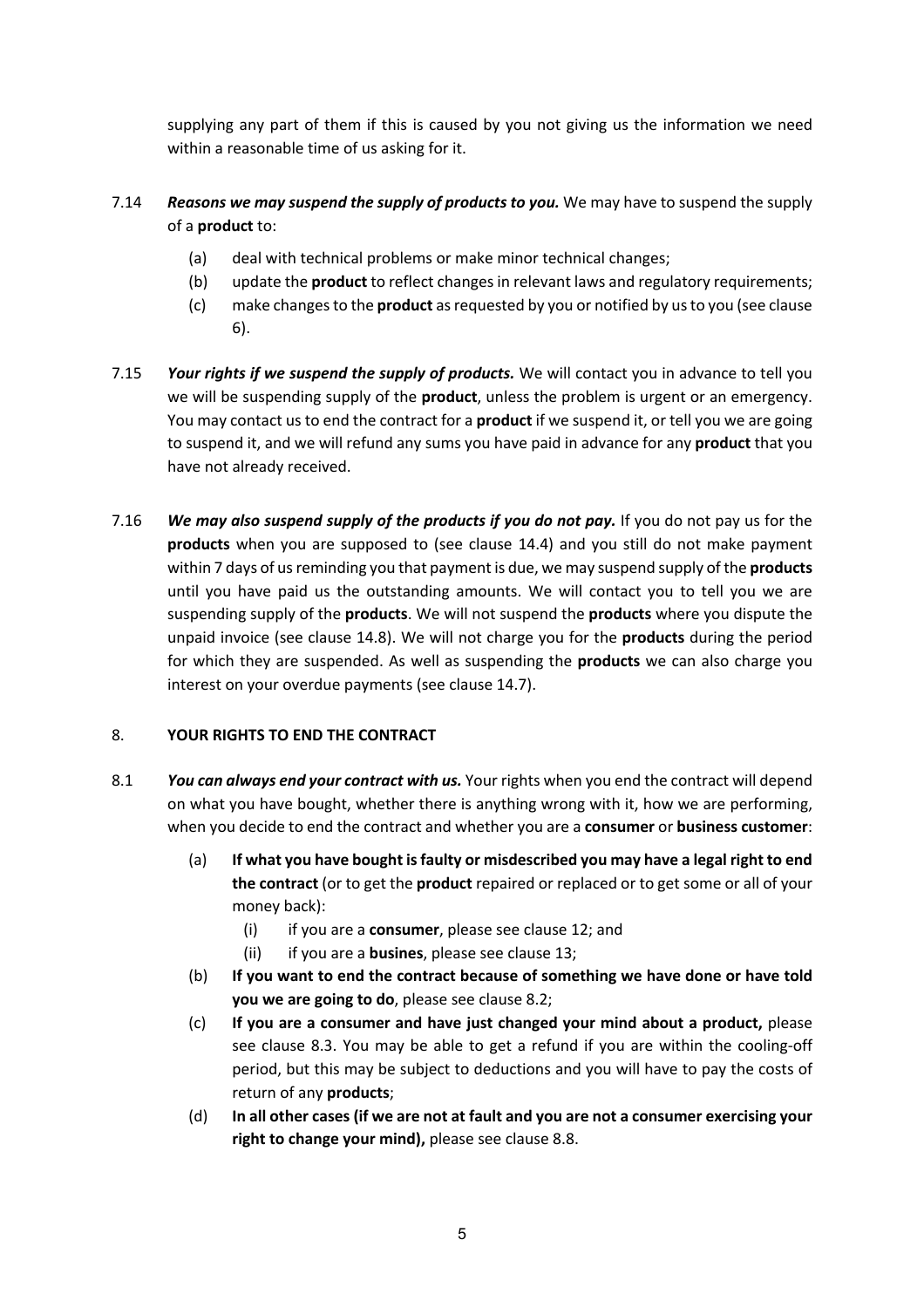- 8.2 *Ending the contract because of something we have done or are going to do.* If you are ending a contract for a reason set out at clause (a) to (e) below the contract will end immediately and we will refund you in full for any **products** which have not been provided and you may also be entitled to compensation. The reasons are:
	- (a) we have told you about an upcoming change to the **product** or these terms which you do not agree to;
	- (b) we have told you about an error in the price or description of the **product** you have ordered and you do not wish to proceed;
	- (c) there is a risk that supply of the **products** may be significantly delayed because of events outside our control;
	- (d) we have suspended supply of the **products** for technical reasons, or notify you we are going to suspend them for technical reasons; or
	- (e) you have a legal right to end the contract because of something we have done wrong.
- 8.3 *Exercising your right to change your mind if you are a consumer (Consumer Contracts Regulations 2013).* If you are a **consumer** then for most **products** bought online you have a legal right to change your mind within 14 days and receive a refund. These rights, under the Consumer Contracts Regulations 2013, are explained in more detail in these terms.
- 8.4 *When consumers do not have a right to change their minds.* Your right as a **consumer** to change your mind may not apply in respect of any **bespoke products** that are made to your **specifications** that we would not be able to reasonably resell to another customer.
- 8.5 *How long do consumers have to change their minds?* If you are a **consumer** how long you have to change your mind depends on what you have ordered and how it is delivered.
- 8.6 *Products purchased by you.* You have 14 days after the day you (or someone you nominate) receives the **products**.
- 8.7 *Your products are split into several deliveries over different days.* Where this occurs, you have until 14 days after the day you (or someone you nominate) receives the last delivery.
- 8.8 *Ending the contract where we are not at fault and there is no right to change your mind.* Even if we are not at fault and you have no right to change your mind (see clause 8.1), you can still end the contract before it is completed, but you may have to pay us compensation. A contract for **products** is completed when the **product** is delivered and paid for. If you want to end a contract before it is completed where we are not at fault and you have no right to change your mind, just contact us to let us know. The contract will end immediately and we will refund any sums paid by you for **products** not provided but we may deduct from that refund (or, if you have not made an advance payment, charge you) reasonable compensation for the net costs we will incur as a result of your ending the contract.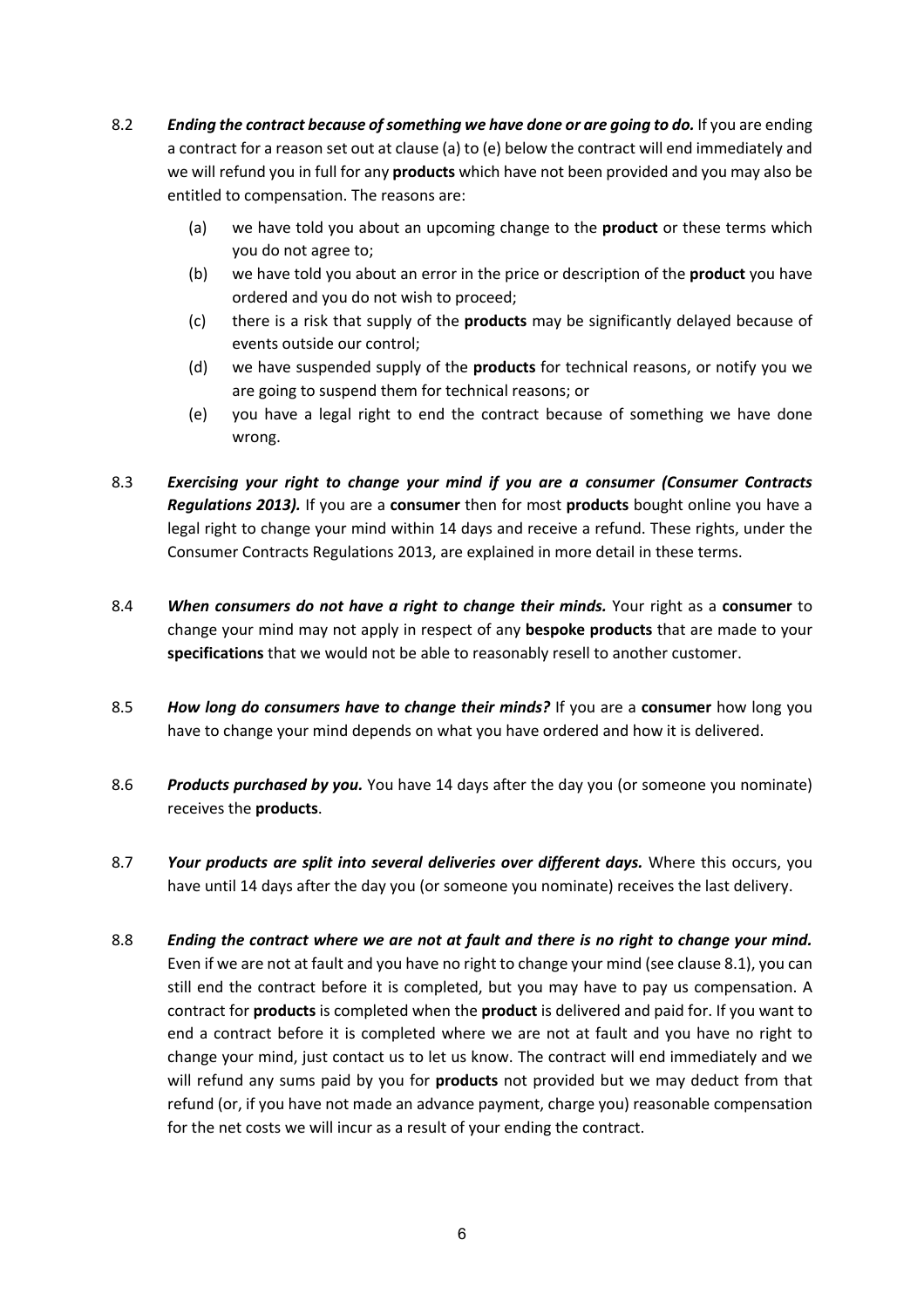# 9. **HOW TO END THE CONTRACT WITH US (INCLUDING IF YOU ARE A CONSUMER WHO HAS CHANGED THEIR MIND)**

- 9.1 *Tell us you want to end the contract.* To end the contract with us, please let us know by doing one of the following:
	- (a) **Phone or email.** Call our customer services team on **01989 763 777** or email us at **info@conceptracing.co.uk**. Please provide your name, address, details of the order and, where available, your phone number and email address.
	- (b) **Online.** Complete the form [INSERT LINK TO ONLINE FORM] on our website.
- 9.2 *Returning products after ending the contract.* If you end the contract for any reason after **products** have been dispatched to you or you have received them, you must return them to us. You must either return the **products** in person or send them back to us by post or courier to **Unit 5c Alton Road Business Park, Alton Road, Ross-On-Wye, Herefordshire, HR9 5BP**. If you are a **consumer** exercising your right to change your mind you must send the **products** within 14 days of telling us you wish to end the contract.
- 9.3 *When we will pay the costs of return.* We will pay the costs of return:
	- (a) if the **products** are faulty or misdescribed; or
	- (b) if you are ending the contract because we have told you of an upcoming change to the **product** or these terms, an error in pricing or description, a delay in delivery due to events outside our control or because you have a legal right to do so as a result of something we have done wrong.

In all other circumstances (including where you are a **consumer** exercising your right to change your mind) you must pay the costs of return.

- 9.4 *How we will refund you.* If you are entitled to a refund under these terms we will refund you the price you paid for the **products** including delivery costs, by the method you used for payment. However, we may make deductions from the price, as described below.
- 9.5 *When we may make deduction from refunds if you are a consumer exercising your right to change your mind.* If you are exercising your right to change your mind:
	- (a) we may reduce your refund of the price (excluding delivery costs) to reflect any reduction in the value of the **products** if this has been caused by your handling of them; and
	- (b) the maximum refund for delivery costs will be the costs of delivery by the least expensive delivery method we offer (for example, if we offer a standard delivery at a low cost, but you choose to have the **product** delivered by an express delivery at a higher cost, then we will only refund what you would have paid for the cheaper standard delivery option).
- 9.6 *When your refund will be made.* We will make any refunds due to you as soon as possible. If you are a **consumer** exercising your right to change your mind then your refund will be made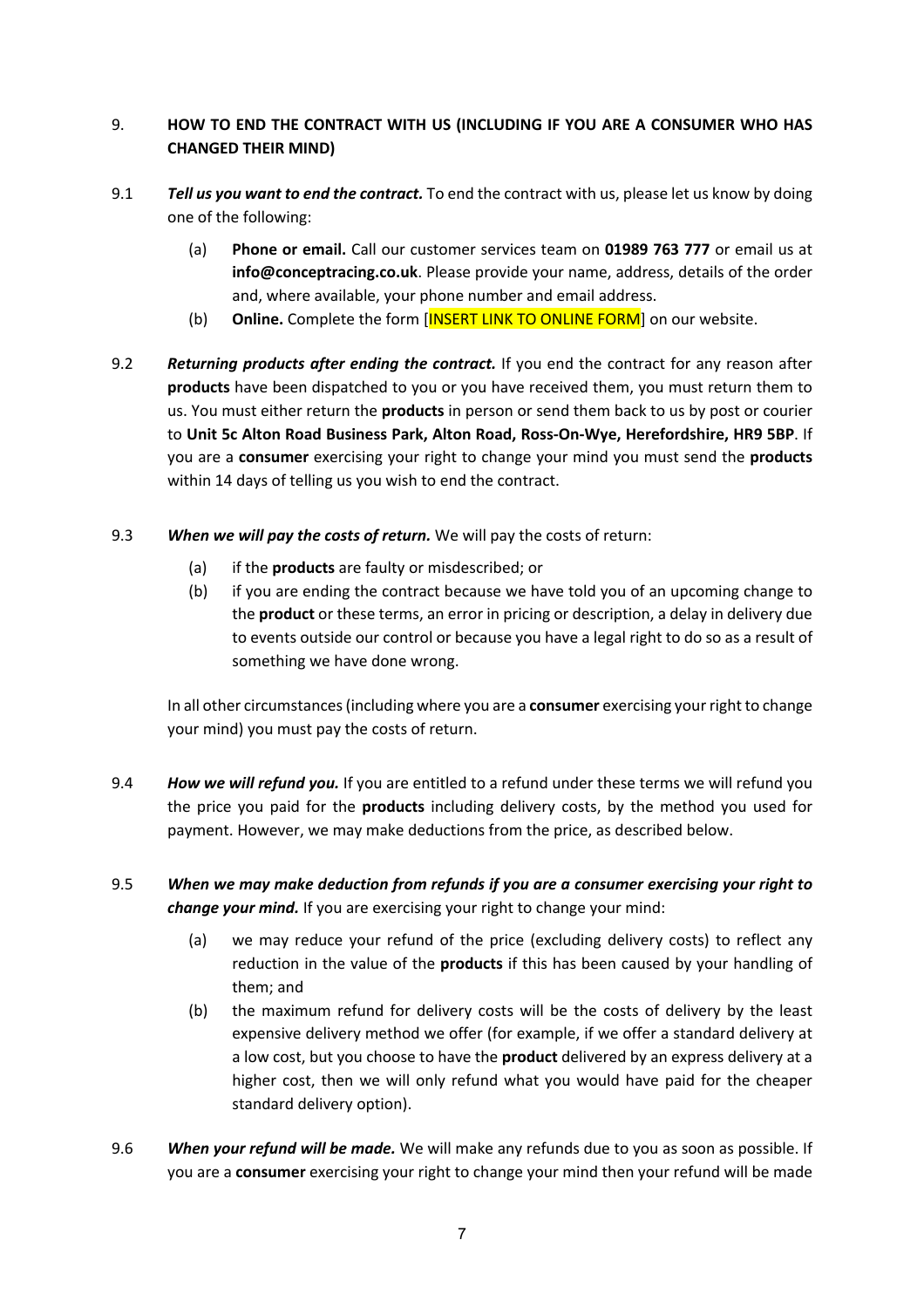within 14 days from the day on which we receive the **product** back from you or, if earlier, the day on which you provide us with evidence that you have sent the **product** back to us.

## 10. **OUR RIGHTS TO END THE CONTRACT**

- 10.1 *We may end the contract if you break it.* We may end the contract for a **product** at any time by writing to you if:
	- (a) you do not make any payment to us when it is due and you still do not make payment within 7 days of us reminding you that payment is due;
	- (b) you do not, within a reasonable time of us asking for it, provide us with information that is necessary for us to manufacture and/or supply the **products** to you, for example any **specifications** that we may require in order to manufacture **bespoke products** for you; or
	- (c) you do not, within a reasonable time, allow us to deliver the **products** to you or collect them from us.
- 10.2 *You must compensate us if you break the contract.* If we end the contract in the situations set out in clause 10.1 we will refund any money you have paid in advance for **products** we have not provided but we may deduct or charge you reasonable compensation for the net costs we will incur as a result of your breaking the contract.

## 11. **IF THERE IS A PROBLEM WITH THE PRODUCT**

11.1 *How to tell us about problems.* If you have any questions or complaints about the **product**, please contact us. You can telephone our customer service team at **01989 763 777** or write to us at **info@conceptracing.co.uk** or **Alton Road Business Park, Alton Road, Ross-On-Wye. Herefordshire HR9 5BP**.

## 12. **YOUR RIGHTS IN RESPECT OF DEFECTIVE PRODUCTS IF YOU ARE A CONSUMER**

12.1 If you are a **consumer** we are under a legal duty to supply **products**that are in conformity with this contract. See the box below for a summary of your key legal rights in relation to the **products**. Nothing in these terms will affect your legal rights.

## **Summary of your key legal rights**

This is a summary of your key legal rights. These are subject to certain exceptions. For detailed information please visit the Citizens Advice website www.adviceguide.org.uk or call 03454 04 05 06.

The Consumer Rights Act 2015 says that goods must be as described, fit for purpose and of satisfactory quality. During the expected lifespan of your product your legal rights entitle you to the following:

a) Up to 30 days: if your goods are faulty, then you can get an immediate refund.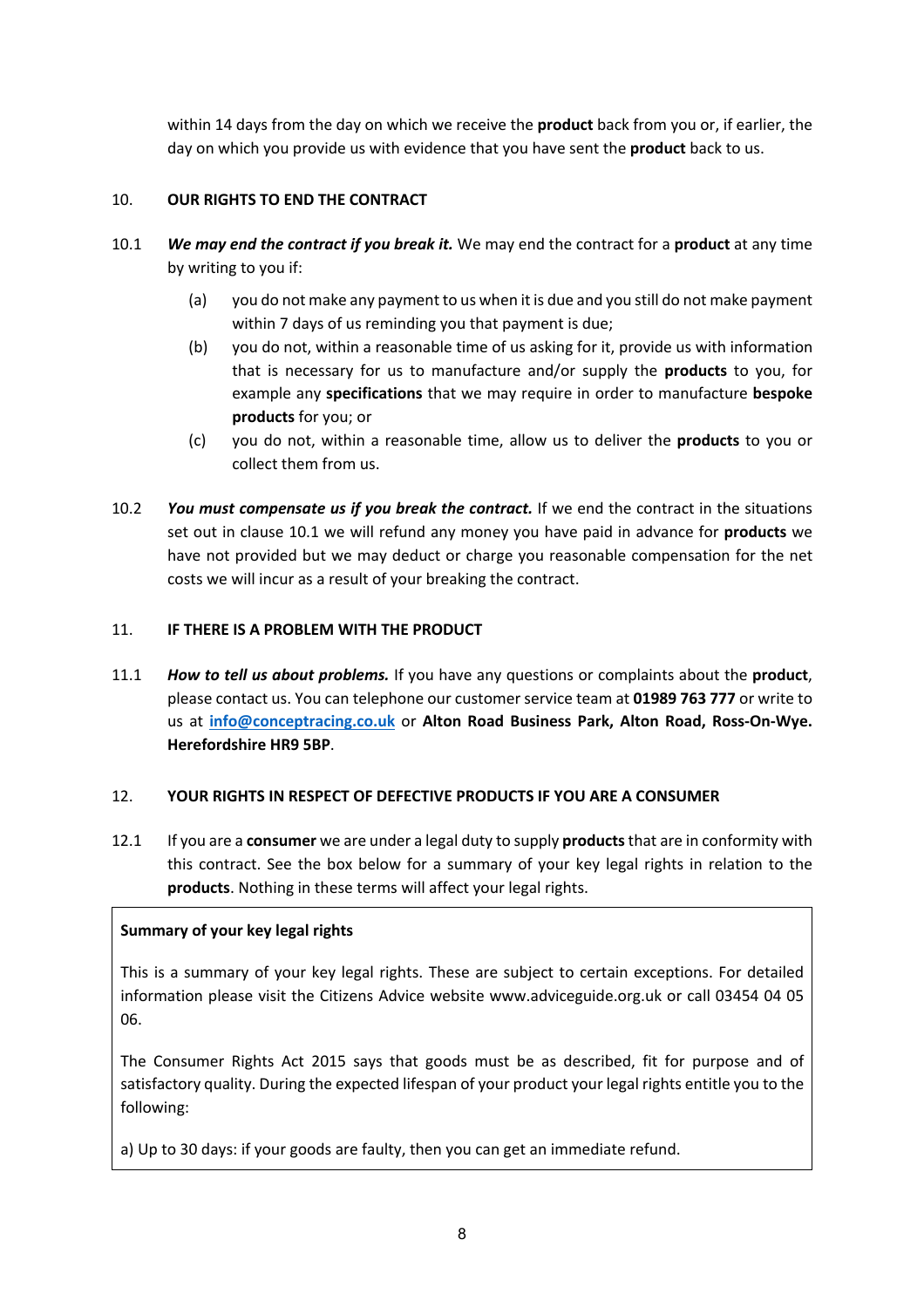b) Up to six months: if your goods can't be repaired or replaced, then you're entitled to a full refund, in most cases.

c) Up to six years: if your goods do not last a reasonable length of time you may be entitled to some money back.

See also clause 8.3.

12.2 *Your obligation to return rejected products.* If you wish to exercise your legal rights to reject **products** you must either return them in person, post or courier them back to us or (if they are not suitable for posting) allow us to collect them from you. We will pay the costs of postage or collection. Please call our customer services team on **01989 763 777** or email us at **info@conceptracing.co.uk** for a return label or to arrange collection.

#### 13. **YOUR RIGHTS IN RESPECT OF DEFECTIVE PRODUCTS IF YOU ARE A BUSINESS**

- 13.1 If you are a **business customer** we warrant that on delivery, and for a period of 12 months from the date of delivery ('**warranty period**'), any **products** shall:
	- (a) conform with their description and any **specifications**that may be provided to us (as applicable);
	- (b) be free from material defects in design, material and workmanship;
	- (c) be of satisfactory quality (within the meaning of the Sale of Goods Act 1979); and
	- (d) be fit for any purpose held out by us.
- 13.2 Subject to clause 13.3, if:
	- (a) you give us notice in writing during the **warranty period** within a reasonable time of discovery that a **product** does not comply with the warranty set out in clause 13.1;
	- (b) we are given a reasonable opportunity of examining such **product**; and
	- (c) you return such **product** to us at our cost,

we shall, at our option, repair or replace the defective **product**, or refund the price of the defective **product** in full.

- 13.3 We will not be liable for a **product's** failure to comply with the warranty in clause 13.1 if:
	- (a) you make any further use of such **product** after giving a notice in accordance with clause 13.2(a);
	- (b) the defect arises because you failed to follow our oral or written instructions as to the storage, installation of the **product** (including but not limited to defects that arise as a consequence of the adoption of an incorrect mounting process for the **product** and/or allowing the **product** to be exposed to unsupported pipework) the commissioning, use or maintenance of the **product**;
	- (c) the defect arises as a result of us following any **specifications** supplied to us by you;
	- (d) you alter or repair the **product** without our written consent; or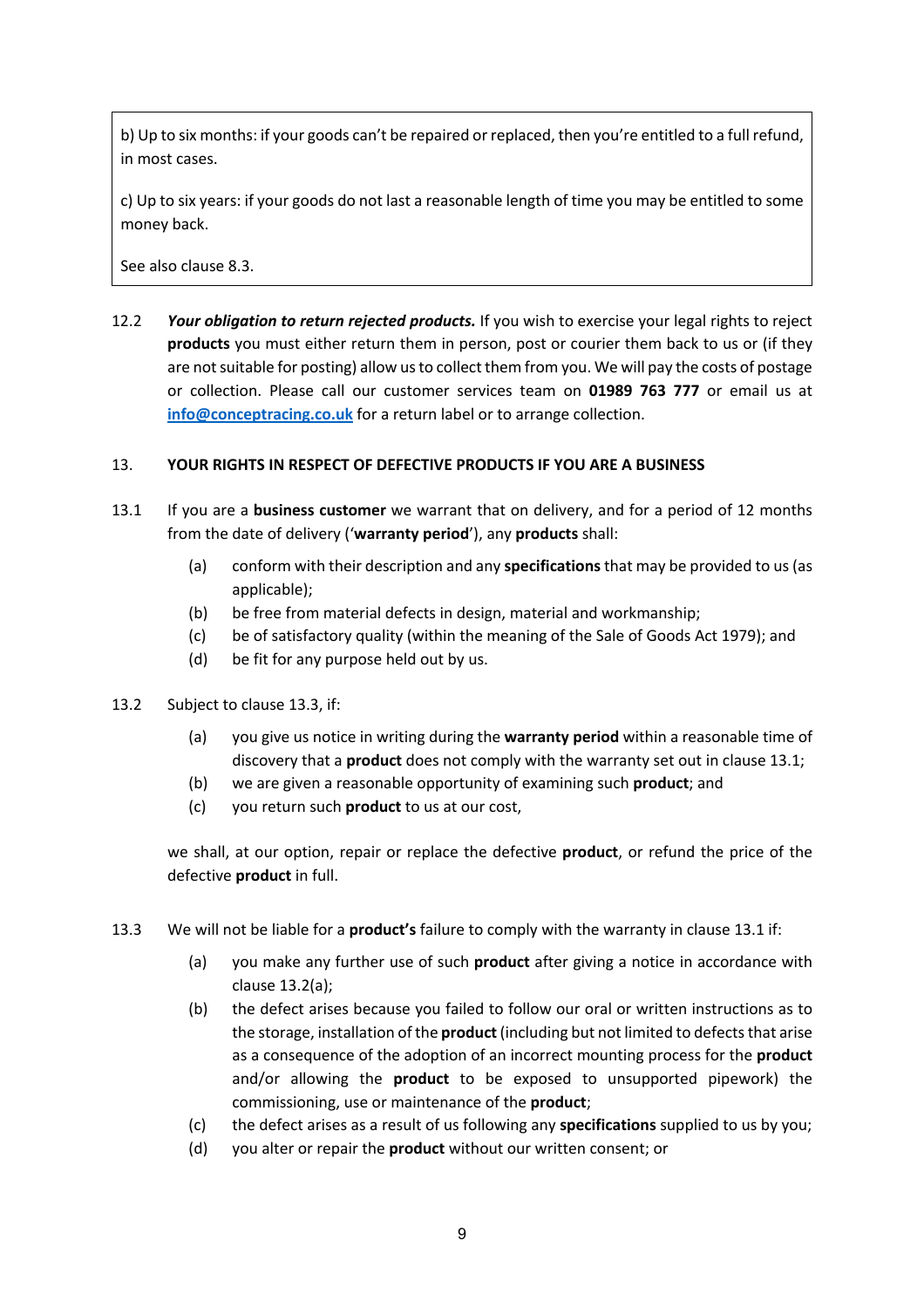- (e) the defect arises as a result of fair wear and tear, wilful damage, negligence, or abnormal working conditions.
- 13.4 Except as provided in this clause 13, we shall have no liability to you in respect of a **product's** failure to comply with the warranty set out in clause 13.1.
- 13.5 These terms shall apply to any repaired or replacement **products** supplied by us under clause 13.2.

#### 14. **PRICE AND PAYMENT**

- 14.1 *Where to find the price for products.* The price of the **standard products** on our website do not include VAT, which will be added when you complete checkout. We take all reasonable care to ensure that the price of the **product** advised to you is correct. However please see clause 14.3 for what happens if we discover an error in the price of the **product** you order.
- 14.2 *We will pass on changes in the rate of VAT.* If the rate of VAT changes between your order date and the date we supply the **product**, we will adjust the rate of VAT that you pay, unless you have already paid for the **product** in full before the change in the rate of VAT takes effect.
- 14.3 *What happens if we got the price wrong.* It is always possible that, despite our best efforts, some of the **products** we sell may be incorrectly priced. We will normally check prices before accepting your order so that, where the **product's** correct price at your order date is less than our stated price at your order date, we will charge the lower amount. If the **product's** correct price at your order date is higher than the price stated to you, we will contact you for your instructions before we accept your order. If we accept and process your order where a pricing error is obvious and unmistakeable and could reasonably have been recognised by you as a mispricing, we may end the contract, refund you any sums you have paid and require the return of any **products** provided to you.
- 14.4 *How you must pay.* When you place an order, we will send you an invoice by email for the total amount including VAT. For **standard products** we accept payment by PayPal on our website. For **bespoke products** we accept payment by BACS or cheque.
- 14.5 *When you must pay.* When you must pay our invoice depends on the **products** you are buying and whether you are a **consumer** or a **business customer**. The payment terms applicable to you will be confirmed to you when you place your order.
- 14.6 *Our right of set-off if you are a business customer.* If you are a **business customer** you must pay all amounts due to us under these terms in full without any set-off, counterclaim, deduction or withholding (other than any deduction or withholding of tax as required by law).
- 14.7 *We can charge interest if you pay late.* If you do not make any payment to us by the due date we may charge interest to you on the overdue amount at the rate of 4% a year above the base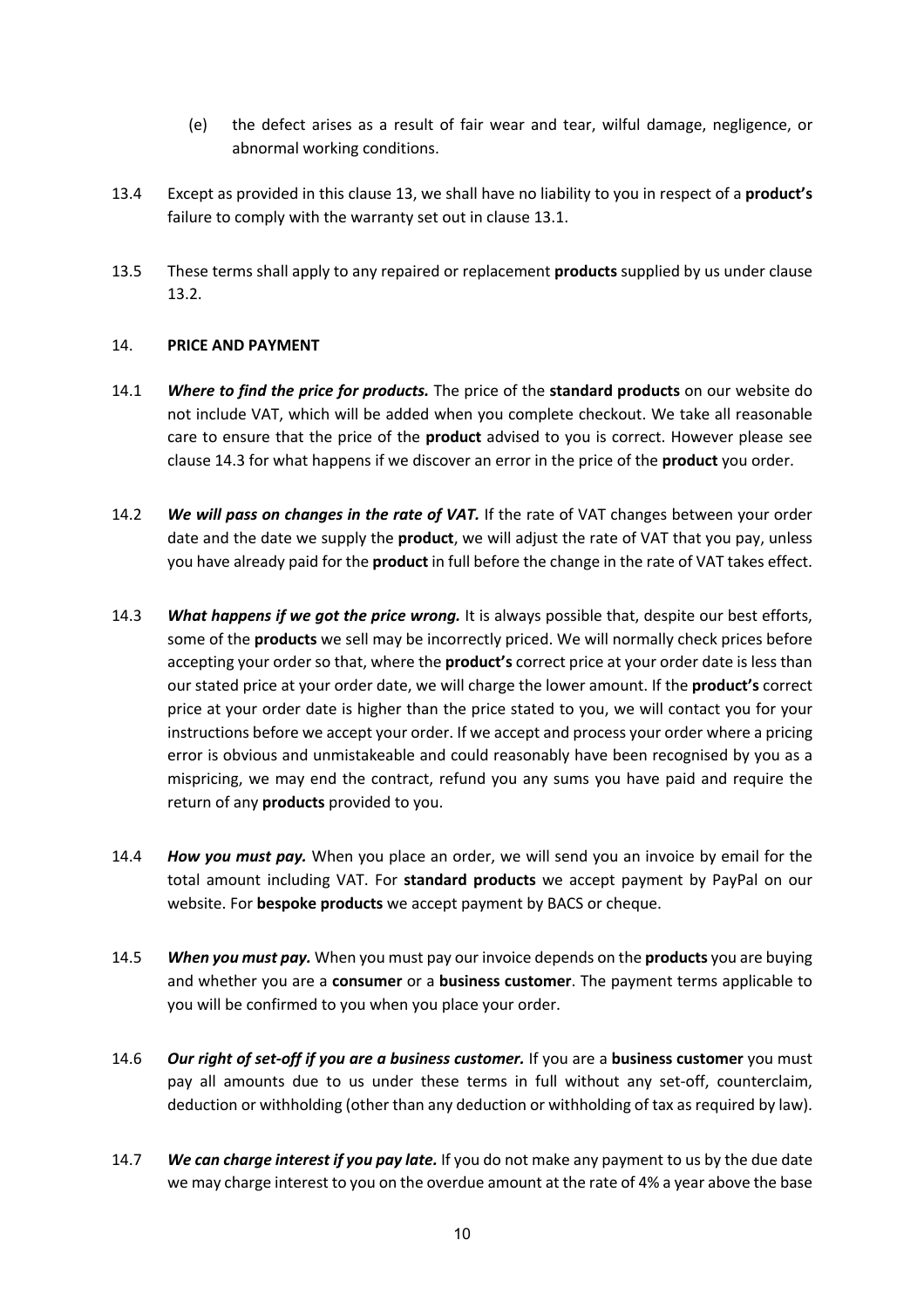lending rate of The Co-operative Bank plc from time to time, but at 4% a year for any period when that base rate is below 0%. This interest shall accrue on a daily basis from the due date until the date of actual payment of the overdue amount, whether before or after judgment. You must pay us interest together with any overdue amount.

14.8 *What to do if you think an invoice is wrong.* If you think an invoice is wrong please contact us promptly to let us know. You will not have to pay any interest until the dispute is resolved. Once the dispute is resolved we will charge you interest on correctly invoiced sums from the original due date.

#### 15. **OUR RESPONSIBILITY FOR LOSS OR DAMAGE SUFFERED BY YOU IF YOU ARE A CONSUMER**

- 15.1 **We are responsible to you for foreseeable loss and damage caused by us.** If we fail to comply with these terms, we are responsible for loss or damage you suffer that is a foreseeable result of our breaking this contract or our failing to use reasonable care and skill. We are not responsible for any loss or damage that is not foreseeable. Loss or damage is foreseeable if either it is obvious that it will happen or if, at the time the contract was made, both we and you knew it might happen, for example, if you discussed it with us during the sales process.
- 15.2 *We do not exclude or limit in any way our liability to you where it would be unlawful to do so.* This includes liability for death or personal injury caused by our negligence or the negligence of our employees, agents or subcontractors; for fraud or fraudulent misrepresentation; for breach of your legal rights in relation to the **products** as summarised at clause 12.1; and for defective **products** under the Consumer Protection Act 1987.
- 15.3 *We are not liable for business losses.* If you are a **consumer** we only supply the **products** for to you for domestic and private use. If you use the **products** for any commercial, business or re-sale purpose our liability to you will be limited as set out in clause 16.

#### 16. **OUR RESPONSIBILITY FOR LOSS OR DAMAGE SUFFERED BY YOU IF YOU ARE A BUSINESS**

- 16.1 Nothing in these terms shall limit or exclude our liability for:
	- (a) death or personal injury caused by our negligence, or the negligence of our employees, agents or subcontractors (as applicable);
	- (b) fraud or fraudulent misrepresentation;
	- (c) breach of the terms implied by section 12 of the Sale of Goods Act 1979 or section 2 of the Supply of Goods and Services Act 1982;
	- (d) defective **products** under the Consumer Protection Act 1987; or
	- (e) any matter in respect of which it would be unlawful for us to exclude or restrict liability.
- 16.2 Except to the extent expressly stated in clause 13.1 all terms implied by sections 13 to 15 of the Sale of Goods Act 1979 and sections 3 to 5 of the Supply of Goods and Services Act 1982 are excluded.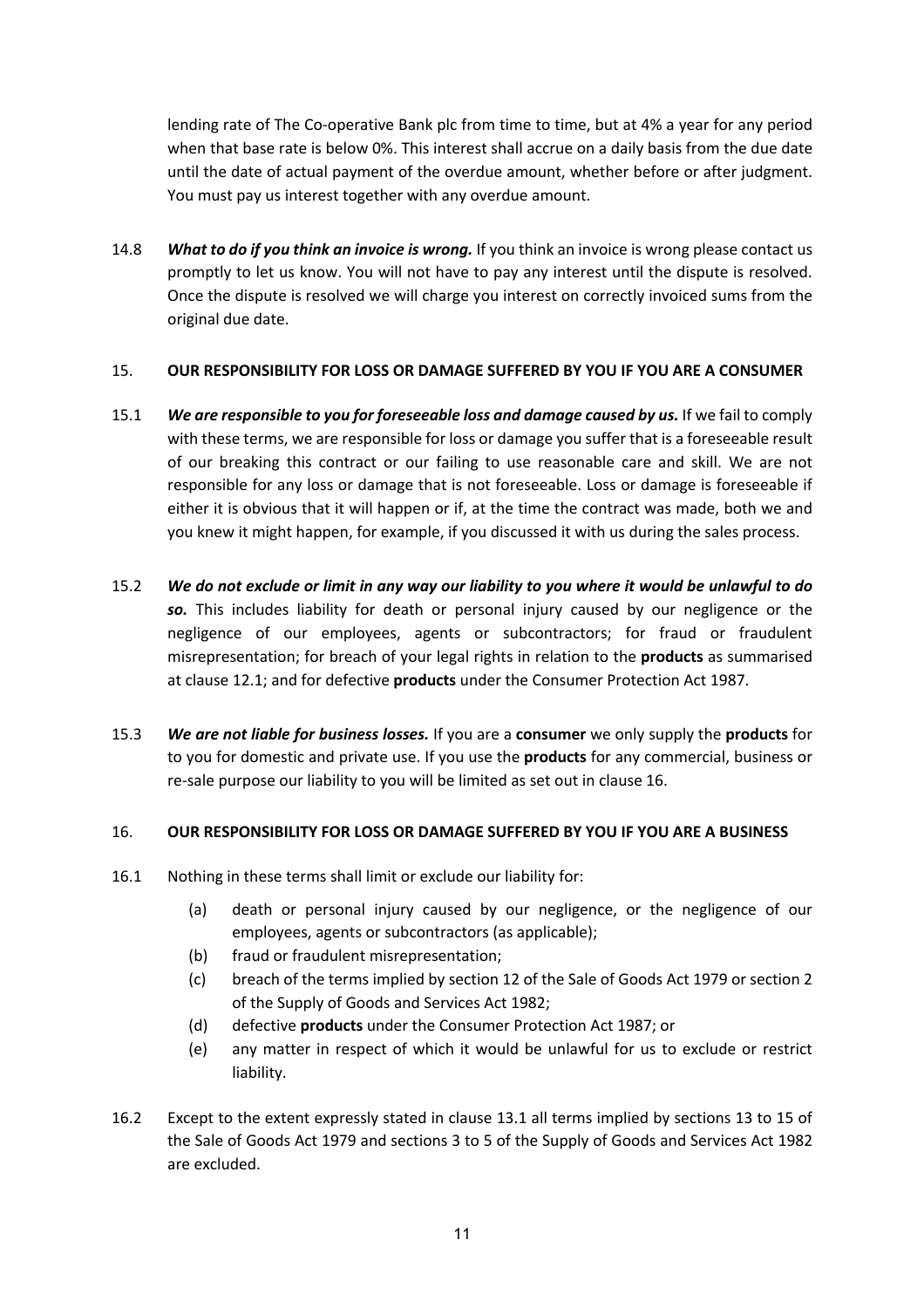- 16.3 Subject to clause 16.1:
	- (a) we shall not be liable to you, whether in contract, tort (including negligence), breach of statutory duty, or otherwise, for any loss of profit, or any indirect or consequential loss arising under or in connection with any contract between us; and
	- (b) our total liability to you for all other losses arising under or in connection with any contract between us, whether in contract, tort (including negligence), breach of statutory duty, or otherwise, shall be limited to the total sums paid by you for **products** under such contract.

#### 17. **BRINGING YOUR VEHICLE, PARTS OR COMPONENTS TO OUR PREMISES**

- 17.1 *Insurance limit for vehicles, parts or components at our trading premises.* If, for whatever reason, the **products** that you purchase from us under the contract requires your vehicle, parts or components to be at our **trading premises** please note that our insurance policy has a cover limit of £100,000 (one hundred thousand pounds) per claim.
- 17.2 *Obligation to inform us of the value of your vehicle, parts or components.* Prior to bringing your vehicle, parts or components to our **trading premises** you shall inform us if the value of your vehicle, parts or components exceeds £100,000 (one hundred thousand pounds).
- 17.3 *Vehicles, parts or components in excess of £100,000 at our trading premises.* If the value of your vehicle, parts or components exceeds £100,000 (one hundred thousand pounds) then, unless you confirm to us in writing that you have adequate insurance cover in place, we cannot agree for your vehicle, parts or components to enter our **trading premises** without additional insurance cover being put in place. The costs of any such additional insurance cover shall be at your sole expense.
- 17.4 This clause applies to you regardless of whether you are a **consumer** or a **business customer**.

## 18. **HOW WE MAY USE YOUR PERSONAL INFORMATION**

18.1 *How we will use your personal information.* We will only use your personal information as set out in our privacy policy, a copy of which can be found on our website located at **https://www.conceptracing.co.uk/privacy-policy.** 

#### 19. **OTHER IMPORTANT TERMS**

19.1 *We may transfer this contract to someone else.* We may transfer our rights and obligations under these terms to another organisation. We will contact you in writing to let you know if we plan to do this. If you are unhappy with the transfer you may contact us to end the contract within 14 days of us telling you about it and we will refund you any payments you have made in advance for **products** not provided.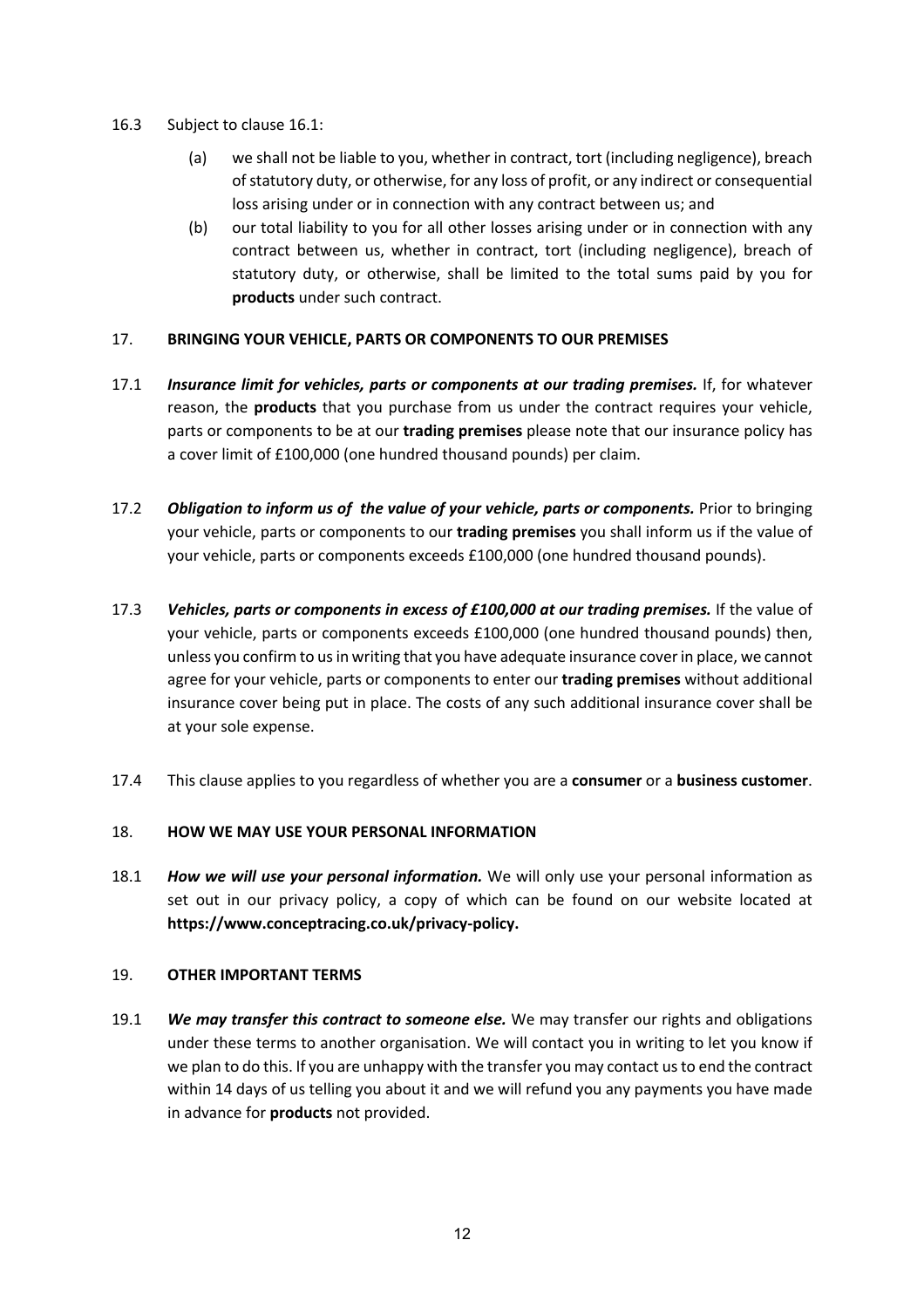- 19.2 *You need our consent to transfer your rights to someone else.* You may only transfer your rights or your obligations under these terms to another person if we agree to this in writing. We may not agree if we do not believe the other person to be capable of performing the contract.
- 19.3 *Nobody else has any rights under this contract.* This contract is between you and us. No other person shall have any rights to enforce any of its terms. Neither of us will need to get the agreement of any other person in order to end the contract or make any changes to these terms.
- 19.4 *If a court finds part of this contract invalid, illegal or unenforceable, the rest will continue in force.* Each of the paragraphs of these terms operates separately. If any court or relevant authority decides that any of these terms are invalid, unlawful, or unenforceable the remaining paragraphs will remain in full force and effect.
- 19.5 *Even if we delay in enforcing this contract, we can still enforce it later.* If we do not insist immediately that you do anything you are required to do under these terms, or if we delay in taking steps against you in respect of your breaking this contract, that will not mean that you do not have to do those things and it will not prevent us taking steps against you at a later date. For example, if you miss a payment and we do not chase you but we continue to provide the **products**, we can still require you to make the payment at a later date.
- 19.6 *Which laws apply to this contract and where you may bring legal proceedings if you are a consumer.* These terms are governed by English law and you can bring legal proceedings in respect of the **products** in the English courts. If you live in Scotland you can bring legal proceedings in respect of the **products** in either the Scottish or the English courts. If you live in Northern Ireland you can bring legal proceedings in respect of the **products** in either the Northern Irish or the English courts.
- 19.7 *Which laws apply to this contract and where you may bring legal proceedings if you are a business.* If you are a business, any dispute or claim arising out of or in connection with a contract between us or its subject matter or formation (including non-contractual disputes or claims) shall be governed by and construed in accordance with the law of England and Wales and the courts of England and Wales shall have exclusive jurisdiction to settle any such dispute or claim.